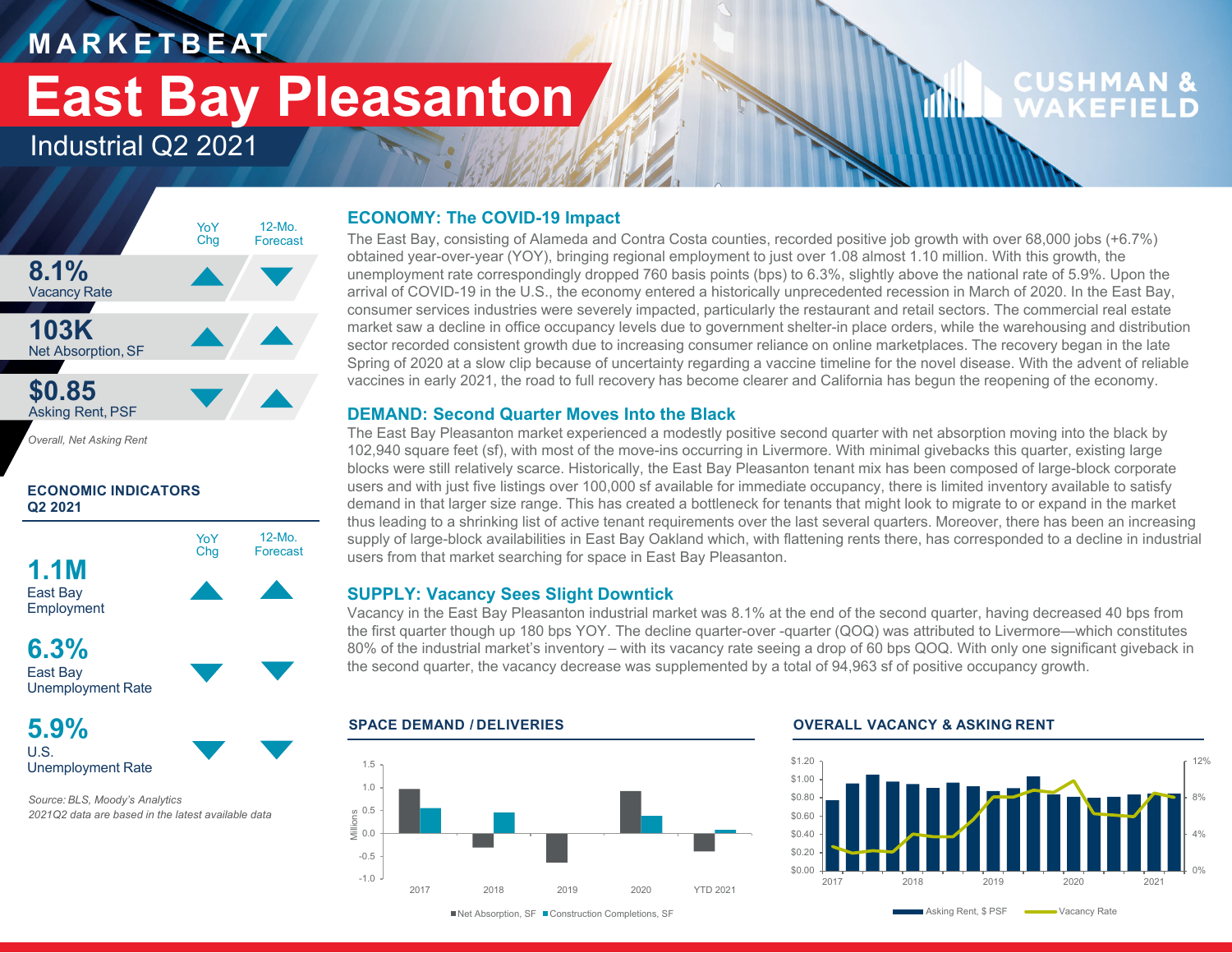## **M A R K E T B E AT** Industrial Q2 2021 **East Bay Pleasanton**

# **CUSHMA**

#### **PRICING: Asking Rents Remain Stagnant**

Asking rents at the close of the first second quarter were \$0.85 per square foot (psf) on a monthly triple-net basis, which has remained flat from the first quarter and was up \$0.05 YOY. Asking rents averaged annual increases of 11.6% between 2013 and 2017, peaking at \$1.08 psf in the third quarter of 2017 and have plateaued due to relatively stable leasing activity and occupancy. In previous years, East Bay Pleasanton has attracted spillover demand from the nearby East Bay Oakland market, where rent growth has been more pronounced. As rents are beginning to level off in that market, there are no significant relocation or expansion requirements currently being tracked. With vacancy forecasted to remain relatively constant in the coming year, average asking rental rates should follow a similar path.

#### **Sales**

The investment market recorded rather strong activity in the second quarter, with three significant transactions signed. Ellion Partners purchased 393,931 sf for \$97.3 million or \$247 psf at 4225 Hacienda Dr in Livermore from Dermody Properties. Stockbridge Capital purchased 111,172 sf at 6013 Las Positas Rd in Livermore \$23.9 million or \$215 psf. Lastly, Steve Novenstein purchased 21,568 sf at 5593 La Ribera from Freels & Padilla Real Estate for \$3.2 million or \$148 psf.

The East Bay Pleasanton market has been overshadowed of late by the more convenient transit-oriented markets such as Oakland and Walnut Creek. But even with additional availability there at rents that have flattened, prices remain steeper in those nearby markets thus the more price sensitive East Bay tenants may focus their future attention on less costly East Bay Pleasanton. E-Commerce and various distribution facilities, like in almost all industrial markets, will continue to drive any demand.

#### **Outlook**

- Current vacancy is 8.1% in the East Bay Pleasanton industrial market and is expected to remain at its current rate or decrease slightly as the market adjusts to a post-pandemic economy.
- Leasing activity is expected to bounce back in the remainder of 2021 as industrial requirements continue to be strong.
- Rents closed the quarter at \$0.85 psf and are expected to remain relatively flat to slightly elevated over the next twelve months.

#### **SUBMARKET ASKING RENT**

film.





#### **AVAILABILITIES BY SEGMENT SIZE**



#### **DIRECT VS. SUBLEASE SPACE AVAILABLE COMPARISON**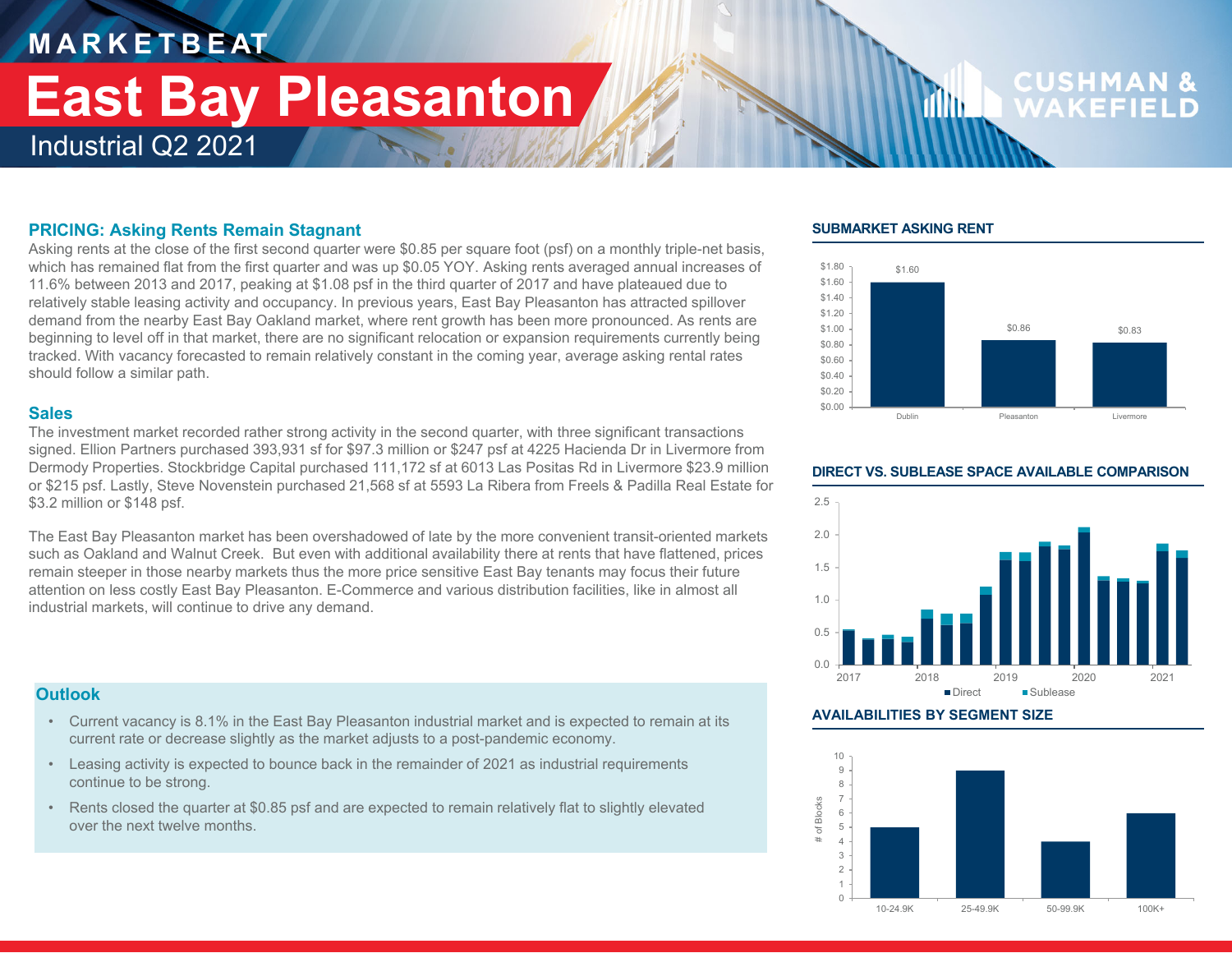## **M A R K E T B E AT** Industrial Q2 2021 **East Bay Pleasanton**

# **CUSHMAN &**<br>WAKFFIFLD

#### **MARKET STATISTICS**

| <b>SUBMARKET</b> | <b>INVENTORY</b><br>(SF) | <b>OVERALL VACANT</b><br>(SF) | <b>OVERALL</b><br><b>VACANCY RATE</b> | <b>CURRENT QTR</b><br><b>OVERALL NET</b><br><b>ABSORPTION (SF)</b> | <b>YTD OVERALL</b><br><b>NET ABSORPTION</b><br>(SF) | <b>UNDER CNSTR</b><br>(SF) | <b>CONSTR</b><br><b>COMPLETIONS</b><br>(SF) | <b>OVERALL</b><br><b>WEIGHTED AVG</b><br><b>NET RENT (MF)</b> | <b>OVERALL</b><br><b>WEIGHTED AVG</b><br><b>NET RENT (W/D)</b> | <b>OVERALL AVG</b><br><b>ASKING RENT</b> |
|------------------|--------------------------|-------------------------------|---------------------------------------|--------------------------------------------------------------------|-----------------------------------------------------|----------------------------|---------------------------------------------|---------------------------------------------------------------|----------------------------------------------------------------|------------------------------------------|
| Dublin           | 1.758.840                | 22,882                        | 1.3%                                  | 1.671                                                              | 12.625                                              |                            |                                             | \$1.60                                                        | \$1.53                                                         | \$1.60                                   |
| Pleasanton       | 2,639,934                | 356,392                       | 13.5%                                 | 6,834                                                              | $-80.119$                                           |                            |                                             | \$1.43                                                        | \$0.85                                                         | \$0.86                                   |
| Livermore        | 17,505,361               | 1,384,928                     | 7.9%                                  | 94.963                                                             | $-323.117$                                          |                            |                                             | \$0.90                                                        | \$0.82                                                         | \$0.83                                   |
| Total            | 21,904,135               | 1,764,202                     | 8.1%                                  | 102,940                                                            | $-391,139$                                          |                            |                                             | \$1.11                                                        | \$0.83                                                         | \$0.85                                   |

*\*Rental rates reflect weighted net asking \$psf/year* MF = Manufacturing W/D = Warehouse/Distribution

**ifth** 

#### **KEY LEASE TRANSACTIONS Q2 2021**

| <b>PROPERTY</b>   | <b>SUBMARKET</b> | <b>TENANT</b> | <b>RSF</b> | <b>TYPE</b>   |
|-------------------|------------------|---------------|------------|---------------|
| 7364 Marathon Dr. | Livermore        | Undisclosed   | 191,952    | Direct        |
| 6909 Las Positas  | Livermore        | Undisclosed   | 46,080     | <b>Direct</b> |
| 7650 Marathon Dr. | Livermore        | Undisclosed   | 25,344     | Direct        |

*\*Renewals not included in leasing statistics*

#### **KEY SALES TRANSACTIONS Q2 2021**

| <b>PROPERTY</b>      | <b>SUBMARKET</b> | <b>SELLER / BUYER</b>                     | <b>SF</b> | <b>PRICE/S PSF</b> |
|----------------------|------------------|-------------------------------------------|-----------|--------------------|
| 4225 Hacienda Dr.    | Pleasanton       | Dermody Properties / Ellion Partners      | 393.931   | \$97.3M / \$247    |
| 6013 Las Positas Rd. | Livermore        | Scannell Properties / Stockbridge Capital | 111.172   | \$23.9M / \$215    |
| 5593 La Ribera St.   | Livermore        | Back Country Holdings / Steve Novenstein  | 21,568    | \$5.8M / \$267     |